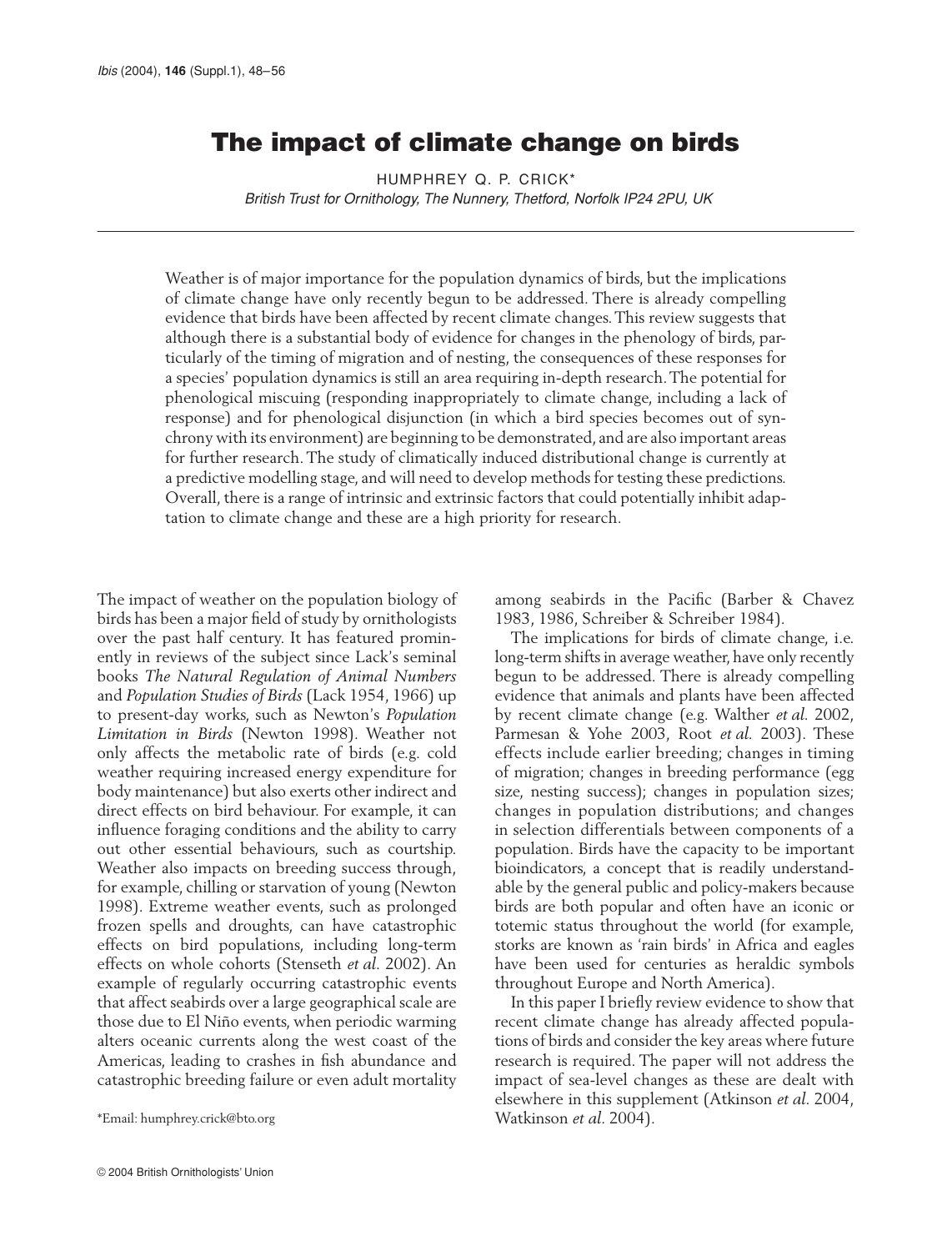## **CHANGES IN DISTRIBUTIONS AND GEOGRAPHICAL RANGE**

Speculations that the northward spread of southern species is due to climate change are difficult to substantiate. There is a wide range of potentially confounding factors that might also affect bird distributions. Thus, although the expansion of the range of Dartford Warbler *Sylvia undata* in the UK since the 1960s is likely to be due to a lack of severe winters (Gibbons & Wotton 1996), this hypothesis has yet to be tested rigorously. Sparks *et al*. (2002) provide a range of suggestions of the potential 'winners and losers' among bird species in the UK with climate change, based on the biological attributes of each species. The truth about such speculations can only be tested by careful monitoring and spatial modelling exercises.

Changes in distributions can best be measured by repeated large-scale surveys of suitable habitat, but these require substantial effort, often by a large number of observers. In practice, this is mainly achieved by mass-participation surveys such as those carried out in the UK by volunteers for the British Trust for Ornithology (BTO). For example, two atlases of breeding bird distribution in the British Isles were carried out in 1968–72 (Sharrock 1976) and in 1988– 91 (Gibbons *et al*. 1993). These were analysed by Thomas and Lennon (1999), who compared the mean locations in the two atlases of (a) the ten northernmost 10-km grid squares for 59 species with southern distributions and (b) the ten southernmost squares for 42 species with northern distributions. They first had to take into account any overall increases or decreases in distribution, because these would tend to change the margins irrespective of climate change. They concluded that the mean shift in the northern edge of southern species was 19 km northwards (after controlling for any change in the number of squares occupied). However, northerly species showed no significant change in the southern edge of their boundaries. They suggested that the most likely cause of the shift in the northern edge of southern species was climate warming and, although mean temperatures in the UK were warmer in the latter period than the in the former, other possible explanations for the pattern, such as land-use change, were not considered.

Altitudinal shifts are also likely to occur as a result of climate warming, and the best demonstration of this comes from the montane cloud forests of Costa Rica. Pounds *et al*. (1999) show how warming has raised the average altitude at the base of the orographic cloudbank, resulting in the colonization of previously cloud-forest areas by bird species from lower altitudes. There are concerns that similar effects will occur in temperate zones (Watt *et al*. 1998); for example, modelling in the UK suggests that the range of species such as Snow Bunting *Plectrophenax nivalis* will contract or that it will even disappear from its current breeding areas in the montane zones of the Grampians in Scotland under different standard scenarios of climate change (Berry *et al*. 2001).

Opportunistic observations of unusual events of charismatic species can provide sufficient evidence of range changes in response to climate change. For example, Kinzelbach *et al*. (1997) collated historical records of the occurrence of European Bee-eaters *Merops apiaster* north of the Alps between 1500 and 1900 and found a close correlation with warmer winter temperatures. Bee-eaters were absent in years of longer, colder winters.

Change in distributions is the field of study in which predictive modelling is particularly strong. When species distributions are accurately mapped, it is possible to correlate the presence or absence of a species with environmental variables, including climate. For example, Root (1988a, 1998b) and Root and Schneider (1993) found strong statistical correlations between the distribution and abundance of a majority of 148 wintering landbirds and six large-scale environmental factors, mainly climatic ones. They suggested that climate change is likely to have a large effect on their future distributions. Gates *et al*. (1994) used multivariate regression to model the distributions of several species in the UK, in relation to land-use and climate factors. The latter factors were shown to have strong influences on bird distribution, with largescale redistributions predicted with climate warming. A more recent development has been the use of neural network modelling to relate bird distributions to climate factors in Europe and the UK as a means of exploring the potential impact of scenarios of climate change (Berry *et al*. 2001). A similar method is the Genetic Algorithm for Rule-set Prediction (GARP), based on an iterative artificial intelligence-based approach, which Peterson *et al*. (2002) have used to show how the ecological niches of 1870 species of birds, mammals and butterflies in Mexico will respond to various scenarios of climate change. They showed that although extinctions and drastic range reductions are likely to be relatively infrequent, species turnover in some communities may become > 40%, suggesting severe ecological perturbation. The use of climate envelopes to describe the spatial distribution of birds is a useful heuristic approach, but the testing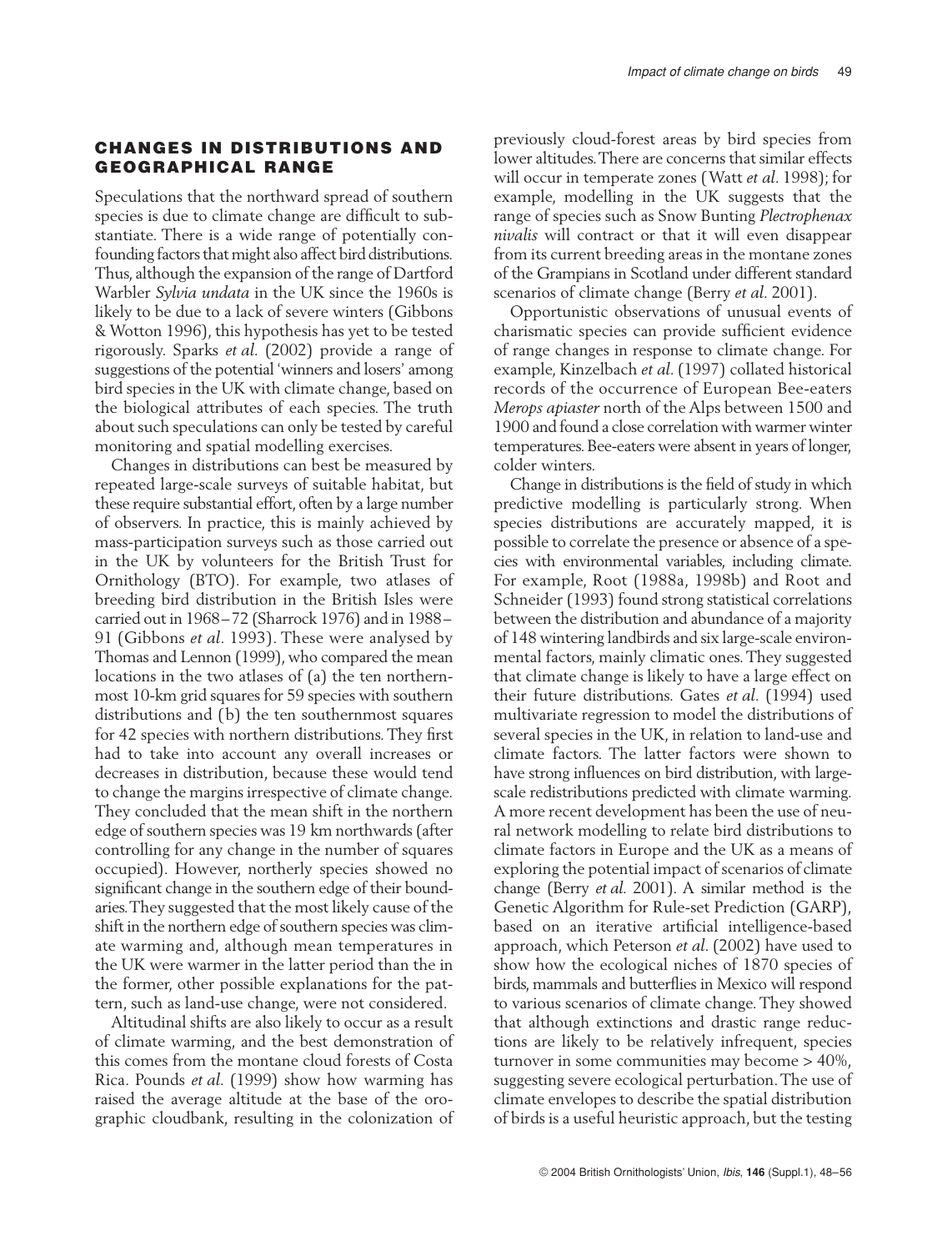of such predictions can only be made against current patterns of distribution and will need to await measurements of distributional change before they can be properly validated. Furthermore, one needs to be aware that current distributions may be due to factors other than climate, although they may correlate well with it. To take a theoretical example, Red Kites *Milvus milvus* in the UK were restricted for much of the 20th century to parts of Wales, where game preservation did not take hold, due mainly to persecution in the 19th and 20th centuries (Newton 1998). But the Welsh climate would have given a naïve modeller an entirely false indication of the species' climatic needs, and it has now been re-introduced very successfully to parts of central and eastern England and Scotland (Wotton *et al*. 2002), where the climate is very much drier.

# **CHANGES IN PHENOLOGY**

This is the area of study for which there is the strongest evidence of the impact of climate change on birds. In particular, there have been studies to show changes in the timing of migration and in average laying dates, many of which are based on observations made over wide geographical areas or over long time periods by networks of volunteers.

Changes in the phenology of autumn migration are reviewed elsewhere in these proceedings (Sparks & Mason 2004), but observations made over broad areas such as English counties and those made at point locations show general trends towards earlier spring arrivals for many species (e.g. Mason 1995, Forchhammer *et al*. 1998, Bradley *et al*. 1999, Sparks 1999, Loxton & Sparks 1999, Jenkins & Watson 2000, Sparks & Mason 2001, Sueur & Triplet 2001, Gilyazov & Sparks 2002, Hüppop & Hüppop 2003). In some areas, although timing in the arrival of spring migrants is earlier in warmer springs, no trends are yet apparent, because local temperatures have yet to show any trend (e.g. Barrett 2002) or there are trends towards later arrival because local temperatures have tended to become cooler (e.g. Sparks & Braslavska 2001). Although many of these datasets are based on records of the first arrival, such data appear to be relatively robust for the analysis of trends (Sparks 1999, Sparks *et al*. 2001). Far fewer data are available on the departure of migrants in the autumn, but such data suggest that last observations of birds have tended to become later, with a consequence that duration of stay on the breeding grounds has increased for some species (Sparks & Mason 2001, Gilyazov & Sparks 2002).

© 2004 British Ornithologists' Union, *Ibis*, **146** (Suppl.1), 48–56

Long-term observations of the passage of migrants at a long-term ringing station ('Fringilla') on the Courish Spit of the Baltic coast of Russia have shown that warmer springs are not only associated with earlier spring arrivals but are also associated with earlier migration of juveniles in the autumn, suggesting earlier breeding (Sokolov *et al*. 1998). In the UK, a correlation between timing of spring arrival and mean laying dates has been demonstrated for a small number of species (Sparks *et al*. 2001).

Probably the longest and largest scale dataset on the timing of breeding derives from the BTO's Nest Record Scheme (NRS; Crick *et al*. 2003). Started in 1939, it currently collects *c.* 30 000 individual nest histories per annum for *c*. 120 species of bird from throughout the UK. Initial analysis of data for 65 species over a 25-year period (1971–95) showed that 20 exhibited statistically significant trends towards earlier laying and only one had become significantly later. Overall, 51 species showed trends towards laying earlier (regardless of significance), which was a statistically significant proportion (Crick *et al*. 1997). The results showed that trends were not restricted to particular ecological or taxonomic groups, with trendrevealing representatives including waterbirds, corvids, resident and migrant insectivores and seed-eaters. Early nesting species (such as Magpie *Pica pica*) were as likely to show earlier laying as late nesting species (such as Corn Bunting *Miliaria calandra*). A subsequent analysis of those species for which the scheme held more than 1000 laying dates, and over a longer time period (spanning 57 years: 1939–95), found that laying date was related to temperature or rainfall for 31 of 36 species (86%) (Crick & Sparks 1999). Just over half of the species (53%) showed long-term trends in laying date over time, of which 37% could be statistically accounted for by changes in climate. Using national-level climate scenarios of future change, Crick and Sparks (1999) predicted that average laying dates will be earlier for 75% of species by the year 2080. Over the longer term, trends in laying date were often curvilinear, mirroring curvilinear trends in spring temperatures since 1940, suggesting the results are unlikely to be the consequence of spurious correlation. The only other major study using extensively gathered data also shows a general trend towards earlier laying. Dunn and Winkler (1999) analysed 3450 nest records from the North American nest record schemes between 1959 and 1991 and found that the mean lay date of Tree Swallow *Tachycineta bicolor* had shifted an average of 9 days earlier and that the main factor correlated with this was change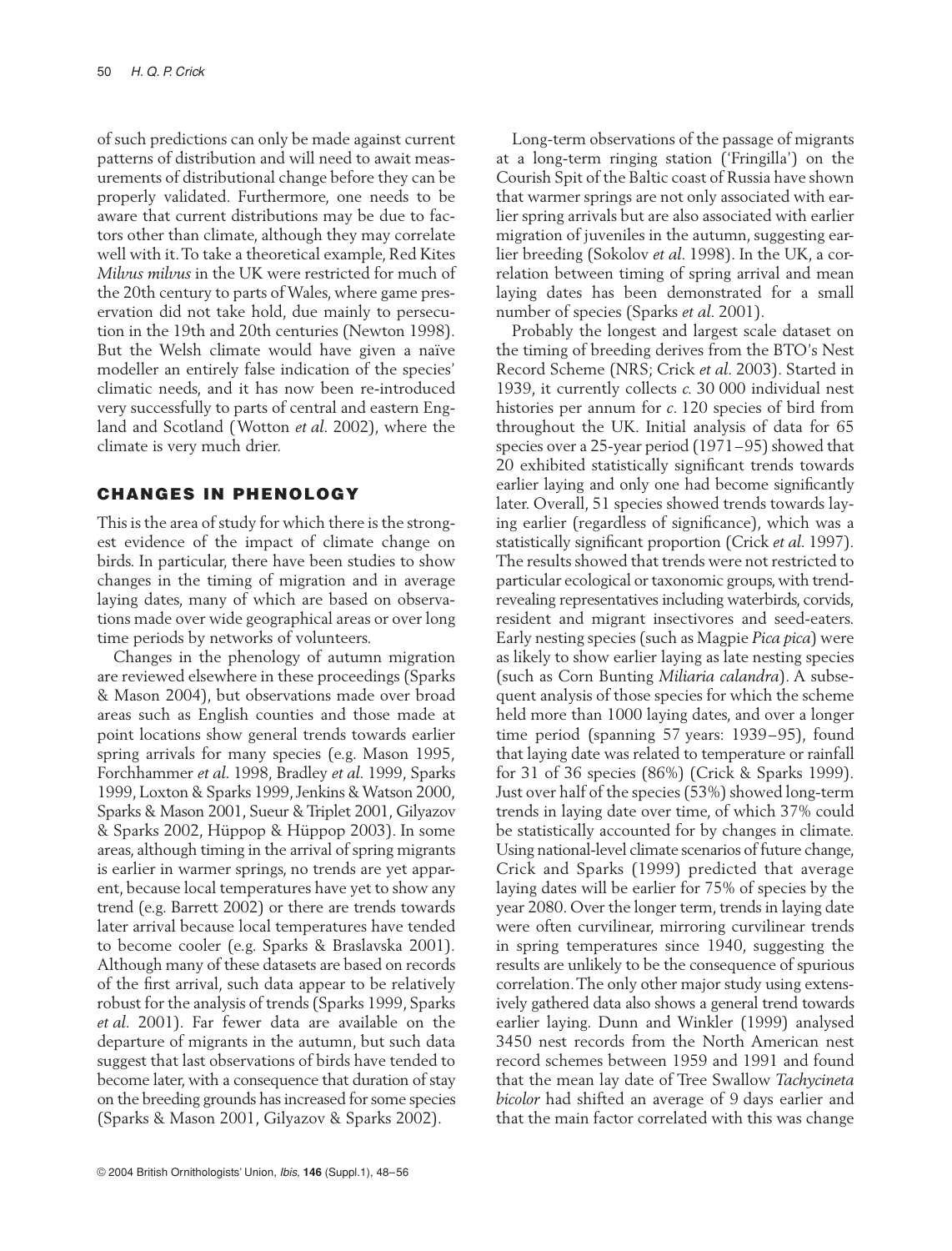in air temperature. The results from such schemes provide some of the best evidence to date of the widespread impact of existing climate change on wildlife.

To complement such extensive studies, intensive studies undertaken at single locations have also been able to provide evidence for changes in laying date in relation to climate change (e.g. Järvinen 1989, McCleery & Perrins 1998, Slater 1999). An unusual study from outside the temperate zone is of Mexican Jays *Aphelocoma ultramarina* (Brown *et al*. 1999) in arid zone Arizona. Trends towards earlier laying in this species were related to trends of warming in the two months prior to egg-laying. Stevenson and Bryant (2000) suggested that, on the basis of energetics studies, one would predict that the impacts of climate warming should be more evident in smaller bodied species than in larger bodied ones. They showed, using data in Crick and Sparks (1999), that the degree of advancement for a species, per °C warming, was inversely correlated to body mass. Thus, there may be physiological reasons why species may differ in their response to climate change.

Meta-analyses of results from intensive studies have allowed the generality of findings from individual studies to be tested. Sanz (2002) drew together information from 92 study sites of Great Tit *Paris major* and from 75 study sites of Blue Tit *P. caeruleus* from across the Western Palaearctic. He correlated annual estimates of laying date with values of the North Atlantic Oscillation (NAO), a north–south alternation in relative atmospheric masses between the highpressure system over the Azores and the low-pressure system centred on Iceland. The NAO affects the strength of westerly winds blowing across the North Atlantic and positive values of the NAO are associated with warmer, moister winters (see Stenseth *et al*. 2002). The slopes of the relationship between laying dates and NAO varied geographically for these species. They were more negative in the west than in the east for both species, but were more negative in the north for Blue Tit and in the south for Great Tit. These results were obtained even though potentially confounding factors, such as latitude, longitude, elevation and habitat, were included in the analyses. A similar investigation of 24 other such datasets gathered over a smaller geographical part of Europe also found variation in response to climate warming (Visser *et al*. 2003). However, differences in response, even between spatially close populations, appeared to be linked to changes in the degree of double brooding within a population. Where populations decreased the likelihood of double brooding in response to warming, laying dates were retarded, probably because individuals were no longer attempting to 'fit two broods into the season' but were attempting to optimize the laying of a single clutch in response to likely changes in the abundance of food (cf. Crick *et al*. 1993).

#### **IMPACTS ON DEMOGRAPHIC FACTORS**

The impacts of climate change on demographic factors, breeding performance and survival, which affect the population dynamics of species, have been less well explored than phenology. There is often a range of interacting factors that may influence any one demographic parameter, such that the influence of weather or climate may be difficult to elucidate clearly. For example, clutch size may vary with laying date (both calendar and with respect to the start of the nesting season), age and experience, population density, and a range of environmental factors such as latitude, altitude and habitat. However, several studies have shown trends in various aspects of breeding performance that correlate with trends in climate.

Pied Flycatchers *Ficedula hypoleuca* have been studied in both Germany and Finland, showing increases in egg size with warmer springs (Järvinen 1994), and clutch sizes have tended to increase with earlier laying dates and warmer springs (Järvinen 1996, Winkel & Hudde 1997). However, nest success in Finland has not increased because it is related most to June temperatures, which had not shown any trend in that region (Järvinen 1989), whereas it had improved in Germany, at a lower latitude (Winkel & Hudde 1997). Interestingly, Sanz's (2002) meta-analysis of tit studies showed no trend of increasing clutch sizes across the Western Palaearctic, despite trends towards earlier laying. This suggests that distribution of the seasonal trend in clutch sizes for these species has shifted earlier rather than 'extrapolating earlier' from the 'normal' trend to produce larger clutches with an earlier calendar date. Winkler *et al*. (2002) has found a similar pattern for Tree Swallows in North America, which they describe as adopting the 'relative' rather than 'absolute' model of seasonal variation in clutch size.

Several long-term studies of seabirds have demonstrated a climatic influence on breeding performance. Aebischer *et al*. (1990) showed that the laying date, clutch size and brood size of Kittiwakes *Rissa tridactyla* at a colony by the North Sea were related to a measure of 'westerly weather', which is analogous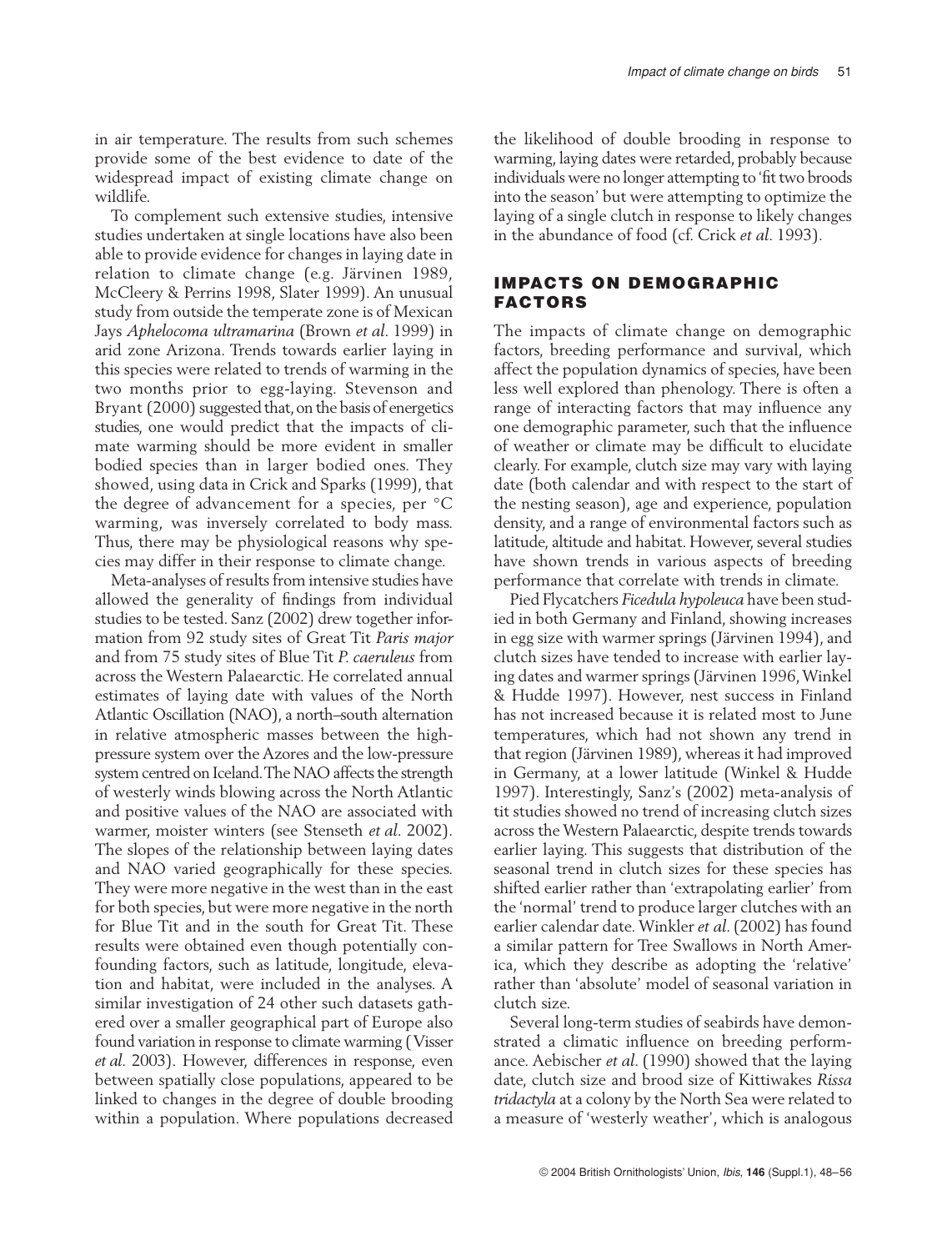to the impact of the NAO (see above). They were also able to demonstrate parallel impacts at lower levels in the food chain, through phytoplankton and zooplankton and herring stocks, which suggests the mechanism for such changes. A more recent study of Fulmars *Fulmarus glacialis*, based on data gathered at a colony in Orkney (off the north coast of Scotland) between 1950 and 2000, showed that hatching and fledging success were related to the NAO, due potentially to the climate effects on the abundance of their crustacean and fish food supplies or due to the impact of severe winter weather on parental body condition (Thompson & Ollason 2001). Furthermore, the cohort recruitment rate of Fulmars was related to growing season temperatures in the year of their birth, despite recruitment occurring some 5 years later due to delayed maturity (Thompson & Ollason 2001). The response of marine seabirds to climate change may depend on the response of their main prey to changes in warmth. In a site in Siberia, the planktivorous auklets (Crested *Aethia cristatella* and Parakeet *Cyclorhynchus psittacula*) increase their reproductive success when sea-surface temperatures (SSTs) are lower, because they feed on macro-zooplankton that are favoured under such conditions; by contrast, the piscivorous puffins (Horned *Fratercula corniculata* and Tufted *Lunda cirrhata*) have better reproductive success when SSTs are higher, because this favours the mesoplankton that are eaten by the fish that are eaten by the puffins (Kitaysky & Golubova 2000). In this case, long-term changes in SSTs are likely to affect the viability of the populations of each group of species in different ways and may alter the seabird community in the area.

The only demographic study that also investigated the impact of climate change on survival rates is of a large colony of Emperor Penguins *Aptenodytes forsteri* in Terre Adelie, Antarctica, since the 1960s (Barbraud & Weimerskirch 2001). This colony declined in the mid-1970s due to decreased adult survival during a relatively warm period. High SSTs are associated with poorer Antarctic Krill *Euphausia superba* production and reduced populations of the fish and squid that feed upon them, all prey of the penguins. Although higher SSTs reduce the distance that parent penguins must travel to reach the sea (because of reduced pack ice), the benefit of this, in terms of improved hatching success, was relatively insignificant for maintaining colony size. Thus climate change can affect different aspects of a species' demography in both positive and negative ways at the same time.

#### **POPULATION CHANGE**

The detection of population change in response to climate change is likely to be affected by the masking effects of density-dependent population regulation. Populations will often tend to regulate themselves to a certain level after transient or longer-term changes in a particular component of a species' demography (Newton 1998). Green (1999) also showed how density-dependent processes will tend to mask short-term demographic changes that lead to population change. Thus, long-term census datasets, such as that of Grey Heron *Ardea cinerea* measured annually in the UK since 1928, show significant weatherdriven population crashes (after severe winters) due to poor survival, followed by recovery over the following years (Marchant *et al*. 2004). Other census studies show annual fluctuations in relation to fluctuations in weather (e.g. Crick 1999; Forchhammer *et al*. 1998) but these are not likely to show any trend of population increase. They might show changes in the degree of fluctuation as winter temperatures become less variable (and higher).

The study of Emperor Penguins partly illustrates these effects: a transient decline in survival rates led to a decline in population size, which stabilized at a new lower level once survival recovered (Barbraud & Weimerskirch 2001). However, density-dependent processes have not facilitated a return to former population levels, possibly in this case because the environment has become more variable, thereby inhibiting density-dependent recovery.

A similar major decline in a penguin population is reported for Rockhopper Penguins *Eudyptes chrysocome* on Campbell Island (Cunningham & Moors 1994). These have declined by 94% since the early 1940s, associated with rises in SSTs and declines in their fish prey (although it should be noted that overfishing was not considered as a factor in this study). Veit *et al*. (1996, 1997) also report declines in the numbers of Sooty Shearwaters *Puffinus griseus* off the west coast of North America in the non-breeding season. The population declined by 90% since 1987, associated with increased SSTs and declines in their zooplankton prey (Roemmich & McGowan 1995). Although there is some suggestion that this population may have re-distributed itself towards the northwest Pacific (Spear & Ainley 1999), it provides evidence of significant change in the marine ecosystem as a result of apparently minor climate warming (a 0.7 °C increase in SSTs).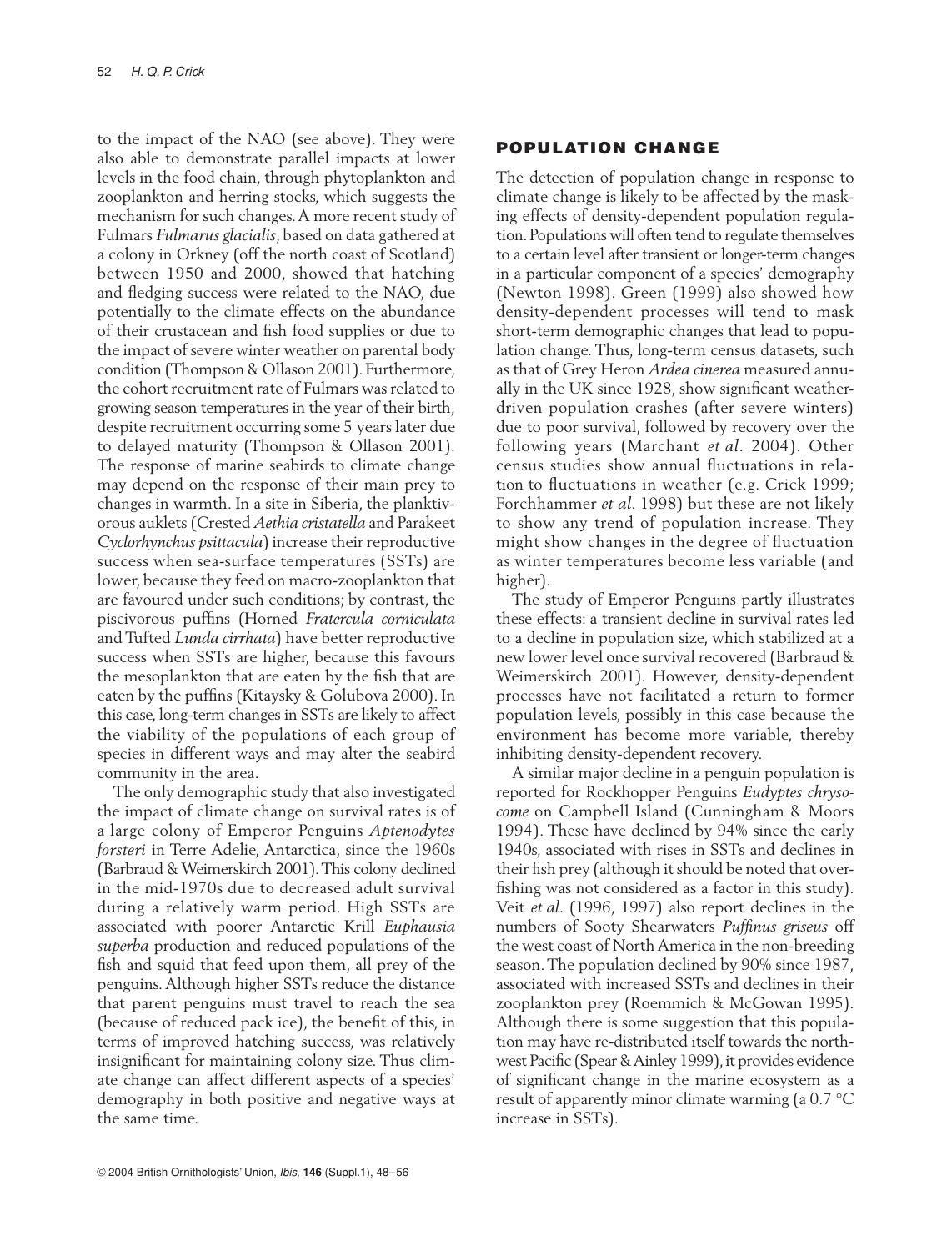## **CLIMATE CHANGE AND NATURAL SELECTION**

The ready response of many species to recent climate change indicates that most species have the phenotypic plasticity to cope with such change. Przybylo *et al*. (2000) have demonstrated this in the responses of Collared Flycatchers *Ficedula albicollis*, with respect to variation in various aspects of their breeding performance (including laying date and clutch size) and morphological traits (tarsus and wing length).

However, there is growing evidence that some species may find it difficult to adapt to climate change because, for example, of the use of inappropriate environmental cues as phenological triggers, or because different parts of a food chain may respond differentially to climate change (Harrington *et al*. 1999).

Montane habitats in the Colorado mountains provide examples of phenological miscuing: higher spring temperatures have led to the earlier arrival of American Robins *Turdus migratorius* and the earlier emergence of Yellow-bellied Marmots *Marmota flaviventris* from hibernation (Inouye *et al*. 2000). However, despite higher temperatures, the date of snowmelt has not changed because of the greater volumes of snow present due to increases in winter precipitation with the higher temperatures. Thus the interval between arrival or emergence and the first date of bare ground has actually grown and may cause problems for migratory and hibernating species.

In Europe, there is evidence that long-distance migrants may suffer from the effects of phenological miscuing. Berthold (1990) suggested that longdistance migrants might be vulnerable to the impacts of climate change, if the cues they use to time their departure from their wintering grounds do not change sufficiently to allow them to take advantage of the earlier arrival of spring on their breeding grounds. This is the case particularly if they respond to endogenous rhythms or to environmental stimuli unrelated to temperature (Gwinner 1996). Certainly, there is some evidence that long-distance migrants have not responded as rapidly to climate change as short-distance migrants (Jenkins & Watson 2000, Penuelas *et al*. 2002).

Both and Visser (2001) report that Pied Flycatchers in The Netherlands have not advanced their arrival date, probably because of phenological miscuing on their wintering grounds, which has constrained their ability to advance the start of breeding. The latter has the potential to lead to phenological disjunction with the resources that they require for successful breeding. Although Great Tits can shift their laying dates earlier in response to earlier warm spring weather, often in parallel with the emergence of their caterpillar prey (Perrins 1991), they cannot significantly decrease their incubation period. Their caterpillar prey, however, can halve their development time in sufficiently warm weather and pupate earlier, leading to an early shortage of the prey that Great Tits feed to their young (Buse *et al*. 1999). This phenological disjunction between predator and prey has led to a trend in selection differentials, such that an increasingly greater proportion of recruits in the following year come from early nesting individuals (Visser *et al*. 1998).

## **CONCLUSIONS AND FUTURE DIRECTIONS**

Ornithology has provided some of the best examples of the impacts of recent climate change on wildlife from around the world, but we have only begun to scratch the surface. The best studied area, primarily because of the existence of long-term datasets, is that of phenological change (Sparks & Crick 1999). The consequences of such change are barely explored, but the potential for phenological miscuing and phenological disjunction to the detriment of the species concerned has already been observed.

One research area where immediate attention is urgently needed is the intrinsic and extrinsic factors that could potentially inhibit adaptation to climatic change. Such factors include:

**1** Lack of phenotypic/genotypic adaptability: species that are unable to respond to climate change may be most vulnerable to climate change.

**2** Dispersal ability: species with poor dispersal ability may be unable to move with changes in their climate space, especially when compounded by habitat fragmentation.

**3** Ecological specialization: rapid changes in the environment are likely to favour generalist/adaptable species and be detrimental to highly specialized species adapted to a fine ecological niche.

**4** Small population size: will make species more vulnerable to rapid stochastic changes, if the climate becomes more variable, as predicted.

**5** Increases in the frequency of extreme events: populations can be severely reduced by extreme climatic events, and an increase in their frequency may affect the viability of populations in the long term.

**6** Loss of habitat or decline in habitat quality: climate change may affect the viability of the habitats that birds use, changing the timing and abundance of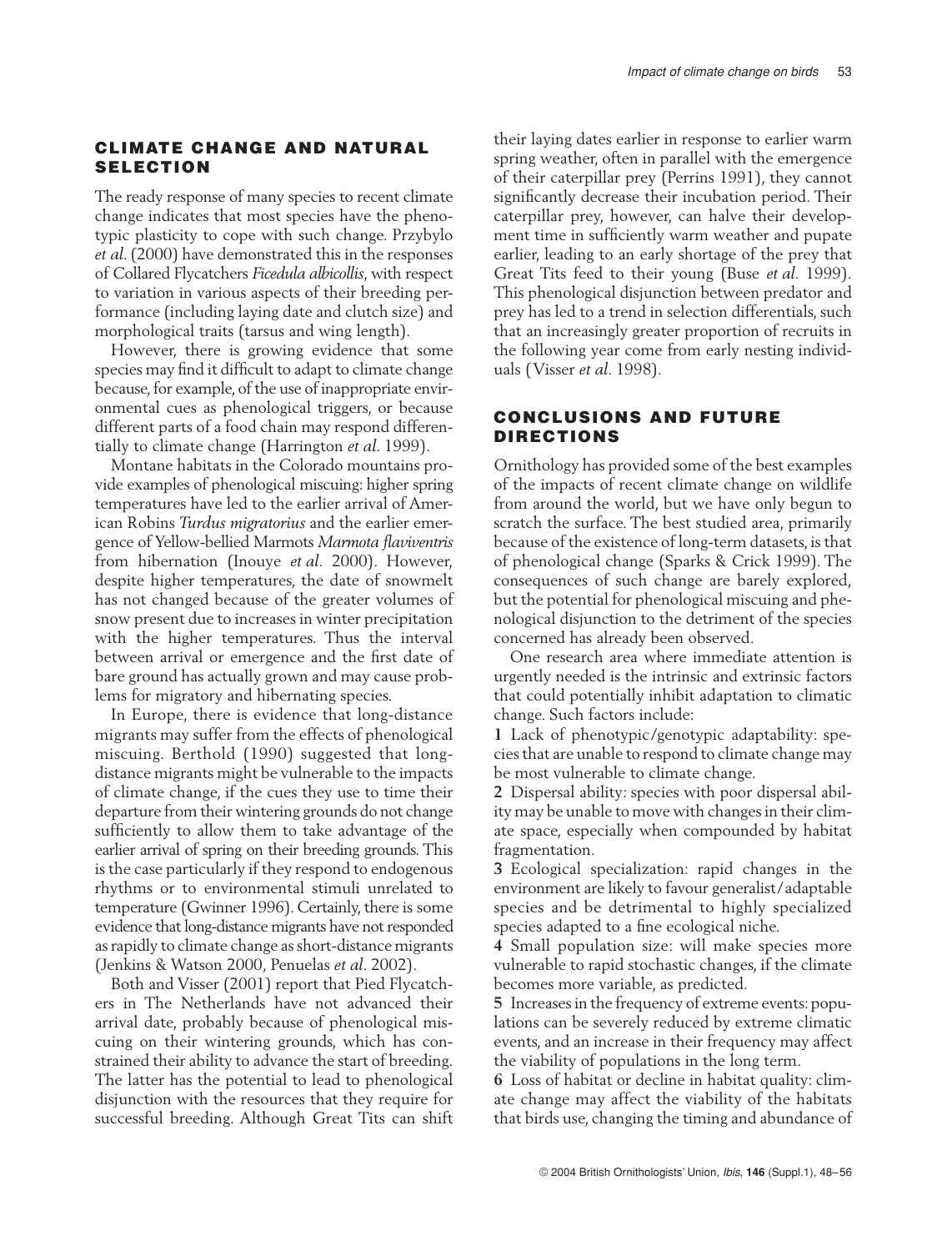their food supplies and other resources. Large-scale changes in agriculture, including crop types and pesticide usage (in response to changing pest populations), will be a particularly important factor for many bird species that live in human-modified habitats.

**7** Changes in the range of other species: where species range expansion or contraction occurs in response to climate change, changes in the level of competition and predation may occur (Davis *et al*. 1998a, 1998b, Harrington *et al*. 1999). The potential for invasive and alien species to have detrimental impacts is another important factor that needs to be considered: some species that are currently benign or inhibited from colonizing certain areas may change their attributes under changed environmental conditions.

Although the complexities of multi-trophic interactions are important areas for research, there is still much work needed in the area of understanding the impact of climate change on the population dynamics of individual species. Stenseth *et al*. (2002) point out that climate variability can affect populations in a density-independent manner, but may also affect the strength of density dependence regulating a population. Population modelling, similar in scope to pioneering work undertaken by Rodenhouse (1992), is urgently needed so that we can go beyond single parameter studies and begin to understand the complexities of the interactions between different components of a species' demography.

## **REFERENCES**

- **Aebischer, N.J., Coulson, J.C. & Colebrook, J.M.** 1990. Parallel long-term trends across four marine trophic levels and weather. *Nature* **347**: 753–755.
- **Atkinson, P.W., Crooks, S., Drewitt, A., Grant, A., Rehfisch, M.M., Sharpe, J. & Tyas, C.** 2004. Managed realignment in the UK – the first five years of colonization by birds. *Ibis* **146** (Suppl.1): S101–S110.
- **Barber, R.T. & Chavez, F.P.** 1983. Biological consequences of El Nino. *Science* **222**: 1203–1210.
- **Barber, R.T. & Chavez, F.P.** 1986. Ocean variability in relation to living resources during the 1982–83 El Nino. *Nature* **319**: 279–285.
- **Barbraud, C. & Weimerskirch, H.** 2001. Emperor penguins and climate change. *Nature* **411**: 183–186.
- **Barrett, R.T.** 2002. The phenology of spring migration to north Norway. *Bird Study* **49**: 270–277.
- **Berry, P.M., Vanhinsberg, D., Viles, H.A., Harrison, P.A., Pearson, R.G., Fuller, R.J., Butt, N. & Miller, F.** 2001. Impacts on terrestrial environments. In Harrison, P.A., Berry, P.M. & Dawson, T.P. (eds) *Climate Change and Nature Conservation in Britain and Ireland: Modelling Natural Resource Responses to Climate Change (the MONARCH Project):* 43– 150. Oxford: UKCIP Technical report.
- **Berthold, P.** 1990. Patterns of avian migration in light of current global 'greenhouse' effects: a central European perspective. *Acta Congr*. *Int*. *Ornithol*. **20**: 780–786.
- **Both, C. & Visser, M.E.** 2001. Adjustment to climate change is constrained by arrival date in a long-distance migrant bird. *Nature* **411**: 296–298.
- **Bradley, N.L., Leopold, A.C., Ross, J. & Huffaker, W.** 1999. Phenological changes reflect climate changes in Wisconsin. *Proc*. *Natl Acad*. *Sci*. *USA* **96**: 9701–9704.
- **Brown, J.L., Li, S.H. & Bhagabati, N.** 1999. Long-term trend toward earlier breeding in an American bird: a response to global warming? *Proc*. *Natl Acad*. *Sci*. *USA* **96**: 5565–5569.
- **Buse, A., Dury, S.J., Woodburn, R.J.W., Perrins, C.M. & Good, J.E.G.** 1999. Effects of elevated temperature on multispecies interactions: the case of Pedunculate Oak, Winter Moth and Tits. *Func*. *Ecol*. **13** (Suppl. 1): 74–82.
- **Crick, H.Q.P.** 1999. Small bird population changes. In Cannell, M.G.R., Palutikof, J.P. & Sparks, T.H. (eds) *Indicators of Climate Change in the UK*: 66–67. London: DETR & NERC.
- **Crick, H.Q.P., Baillie, S.R. & Leech, D.I.** 2003. The UK Nest Record Scheme: its value for science and conservation. *Bird Study* **50**: 254–270.
- **Crick, H.Q.P., Dudley, C., Glue, D.E. & Thomson, D.L.** 1997. UK birds are laying eggs earlier. *Nature* **388**: 526.
- **Crick, H.Q.P., Gibbons, D.W. & Magrath, R.D.** 1993. Seasonal variation in clutch size in British Birds. *J*. *Anim*. *Ecol*. **62**: 263– 273.
- **Crick, H.Q.P. & Sparks, T.H.** 1999. Climate change related to egg-laying trends. *Nature* **399**: 423–424.
- **Cunningham, D.M. & Moors, P.J.** 1994. The decline of Rockhopper Penguins *Eudyptes chrysocome* at Campbell Island, Southern Ocean and the influence of rising sea temperatures. *Emu* **94**: 27–36.
- **Davis, A.J., Jenkinson, L.S., Lawton, J.H., Shorrocks, B. & Wood, S.** 1998b. Making mistakes when predicting shifts in species range in response to global warming. *Nature* **391**: 783–786.
- **Davis, A.J., Lawton, J.H., Shorrocks, B. & Jenkinson, L.S.** 1998a. Individualistic species responses invalidate simple physiological models of community dynamics under global environmental change. *J*. *Anim*. *Ecol*. **67**: 600–612.
- **Dunn, P.O. & Winkler, D.W.** 1999. Climate change has affected the breeding date of Tree Swallows throughout North America. *Proc*. *R*. *Soc*. *Lond*. *B* **266**: 2487–2490.
- **Forchhammer, M.C., Post, E. & Stenseth, N.C.** 1998. Breeding phenology and climate. *Nature* **391**: 29–30.
- **Gates, S., Gibbons, D.W., Lack, P.C. & Fuller, R.J.** 1994. Declining farmland bird species: modelling geographical patterns of abundance in Britain. In Edwards, P.J., May, R.M. & Webb, N.R. (eds) *Large Scale Ecology and Conservation Biology*: 153–177. Oxford: Blackwell.
- **Gibbons, D.W., Reid, J.B. & Chapman, R.A.** 1993. *The New Atlas of Breeding Birds in Britain and Ireland: 1988–1991*. London: Poyser.
- **Gibbons, D.W. & Wotton, S.** 1996. The Dartford Warbler in the United Kingdom in 1994. *Br*. *Birds* **89**: 203–212.
- **Gilyazov, A. & Sparks, T.H.** 2002. Change in the timing of migration of common birds at the Lapland nature reserve (Kola Peninsula, Russia) during 1931–1999. *Avian Ecol*. *Behav*. **8**: 35–47.
- **Green, R.E.** 1999. Applications of large-scale studies of demographic rates to bird conservation. *Bird Study* **46**: S279–S288.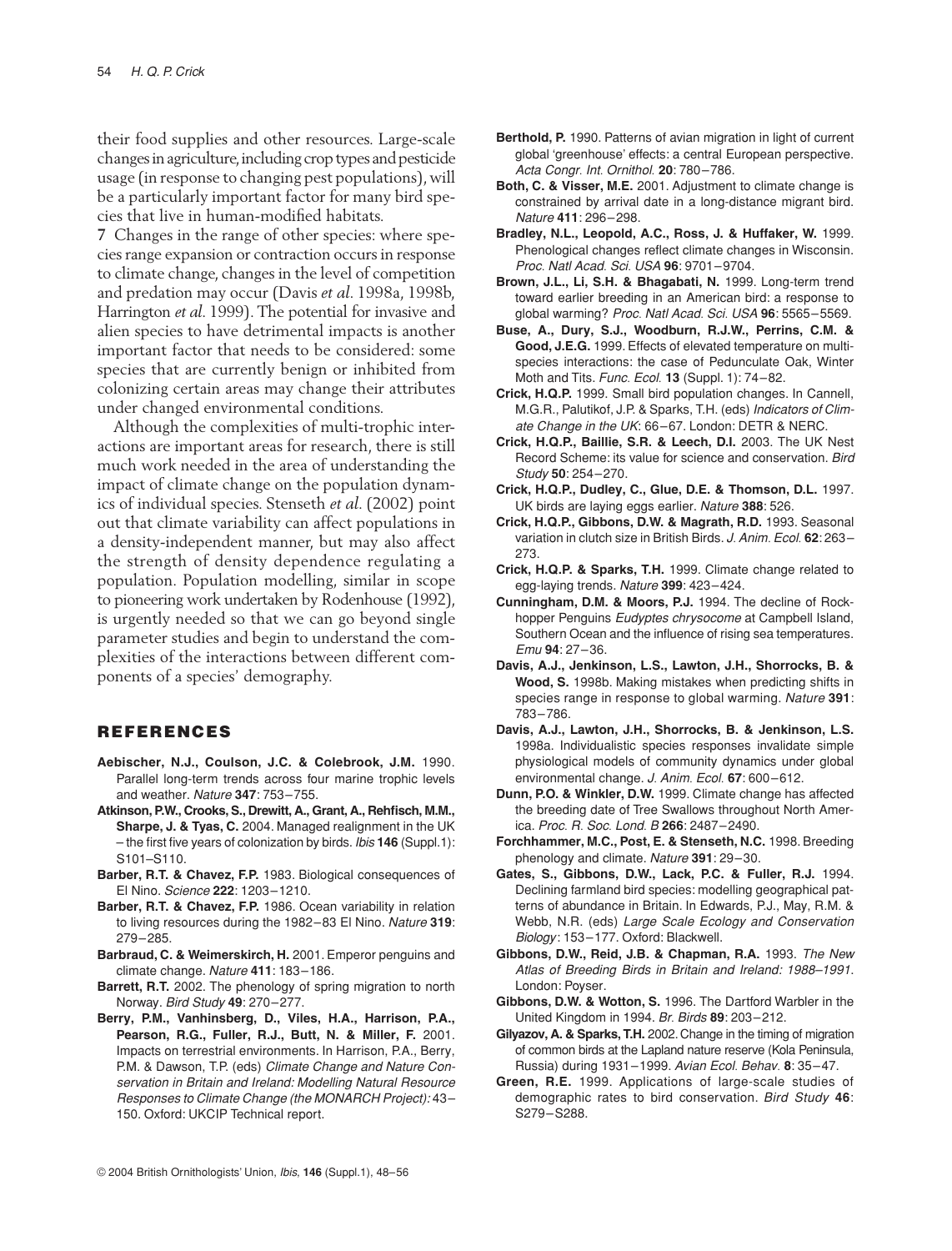- **Gwinner, E.** 1996. Circannual clocks in avian reproduction and migration. *Ibis* **138**: 47–63.
- **Harrington, R., Woiwod, I.P. & Sparks, T.H.** 1999. Climate change and trophic interactions. *Trends Ecol*. *Evol*. **14**: 146– 150.
- **Hüppop, O. & Hüppop, K.** 2003. North Atlantic Oscillation and timing of spring migration in birds. *Proc*. *R*. *Soc*. *Lond*. *B*. **270**: 233–240.
- **Inouye, D.W., Barr, B., Armitage, K.B. & Inouye, B.D.** 2000. Climate change is affecting altitudinal migrants and hibernating species. *Proc*. *Natl Acad*. *Sci*. *USA* **97**: 1630– 1633.
- **Järvinen, A.** 1989. Patterns and causes of long-term variation in reproductive traits of the Pied Flycatcher *Ficedula hypoleuca* in Finnish Lapland. *Ornis Fenn*. **66**: 24–31.
- **Järvinen, A.** 1994. Global warming and egg size of birds. *Ecography* **17**: 108–110.
- **Järvinen, A.** 1996. Correlation between egg size and clutch size in the Pied Flycatcher *Ficedula hypoleuca* in cold and warm summers. *Ibis* **138**: 620–623.
- **Jenkins, D. & Watson, A.** 2000. Dates of first arrival and song of birds during 1974–99 in mid-Deeside, Scotland. *Bird Study* **47**: 249–251.
- **Kinzelbach, R., Nicolai, B. & Schlenker, R.** 1997. Der Bienenfresser *Merops apiaster* als Klimazeiger: Zum Einflug in Bayern, der Schweiz und Baden im Jahr 1644. *J*. *Ornithol*. **138**: 297– 308.
- **Kitaysky, A.S. & Golubova, E.G.** 2000. Climate change causes contrasting trends in reproductive performance of planktivorous and piscivorous alcids. *J*. *Anim*. *Ecol*. **69**: 248–262.
- **Lack, D.** 1954. *The Natural Regulation of Animal Numbers*. Oxford: Oxford University Press.
- **Lack, D.** 1966. *Population Studies of Birds*. Oxford: Oxford University Press.
- **Loxton, R.G. & Sparks, T.H.** 1999. Arrival of spring migrants at Portland, Skokholm, Bardsey and Calf of Man. *Bardsey Observatory Report* **42**: 105–143.
- **Marchant, J.H., Freeman, S.N., Crick, H.Q.P. & Beaven, L.P.** 2004. The BTO Heronries Census of England and Wales 1928– 1998: new indices and a comparison of analytical methods. *Ibis* **146**: 323–334.
- **Mason, C.F.** 1995. Long-term trends in the arrival dates of spring migrants. *Bird Study* **42**: 182–189.
- **McCleery, R.H. & Perrins, C.M.** 1998. Temperature and egglaying trends. *Nature* **391**: 30–31.
- **Newton, I.** 1998. *Population Limitation in Birds*. London: Academic Press.
- **Parmesan, C. & Yohe, G.** 2003. A globally coherent fingerprint of climate change impacts across natural systems. *Nature* **421**: 37–42.
- **Penuelas, J., Filella, I. & Comas, P.** 2002. Changed plant and animal life cycles from 1952 to 2000 in the Mediterranean region. *Global Change Biol*. **8**: 531–544.
- **Perrins, C.M.** 1991. Tits and their caterpillar food supply. *Ibis* **133**: S49–S54.
- **Peterson, A.T., Ortega-Huerta, M.A., Bartley, J., Sanchez-Cordero, V., Soberon, J., Buddemeier, R.H. & Stockwell, D.R.B.** 2002. Future projections for Mexican faunas under global climate change scenarios. *Nature* **416**: 626–629.
- **Pounds, J.A., Fogden, M.P.L. & Campbell, J.H.** 1999. Biological response to climate change on a tropical mountain. *Nature* **398**: 611–615.
- **Przybylo, R., Sheldon, B.C. & Merila, J.** 2000. Climatic effects on breeding and morphology: evidence for phenotypic plasticity. *J*. *Anim*. *Ecol*. **69**: 395–403.
- **Rodenhouse, N.L.** 1992. Potential effects of climatic change on a Neotropical migrant landbird. *Conserv*. *Biol*. **6**: 263– 272.
- **Roemmich, D. & McGowan, J.A.** 1995. Climatic warming and the decline of zooplankton in the California Current. *Science* **267**: 1324–1326.
- **Root, T.L.** 1988a. Environmental factors associated with avian distributional boundaries. *J*. *Biogeogr*. **15**: 489–505.
- **Root, T.L.** 1988b. Energy constraints on avian distributions and abundances. *Ecology* **69**: 330–339.
- **Root, T.L., Price, J.T., Hall, K.R., Schneider, S.H., Rosenzweig, C. & Pounds, A.J.** 2003. Fingerprints of global warming on wild animals and plants. *Nature* **421**: 57–60.
- **Root, T.L. & Schneider, S.H.** 1993. Can large-scale climatic models be linked with multiscale ecological studies? *Conserv*. *Biol*. **7**: 256–270.
- **Sanz, J.J.** 2002. Climate change and breeding parameters of great and blue tits throughout the western Palearctic. *Global Change Biol*. **8**: 409–422.
- **Schreiber, R.W. & Schreiber, E.A.** 1984. Central pacific seabirds and the El Nino–Southern Oscillation: 1982–1983 perspectives. *Science* **225**: 713–716.
- **Sharrock, J.T.R.** 1976. *The Atlas of Breeding Birds in Britain and Ireland*. Calton: Poyser.
- **Slater, F.M.** 1999. First-egg date fluctuations for the Pied Flycatcher *Ficedula hypoleuca* in the woodlands of mid-Wales in the twentieth century. *Ibis* **141**: 497–499.
- **Sokolov, L.V., Markovets, M.Yu, Shapoval, A.P. & Morozov, YuG.** 1998. Long-term trends in the timing of spring migration of passerines on the Courish Spit of the Baltic Sea. *Avian Ecol*. *Behav*. **1**: 1–21.
- **Sparks, T.H.** 1999. Phenology and the changing pattern of bird migration in Britain. *Int*. *J*. *Biometeorol*. **42**: 134–138.
- **Sparks, T.H. & Braslavska, O.** 2001. The effects of temperature, altitude and latitude on the arrival and departure dates of the swallow *Hirundo rustica* in the Slovak Republic. *Int*. *J*. *Biometeorol*. **45**: 212–216.
- **Sparks, T.H. & Crick, H.Q.P.** 1999. The times they are a-changing*? Bird Conserv*. *Int*. **9**: 1–7.
- **Sparks, T.H., Crick, H.Q.P., Elkins, N., Moss, R., Moss, S. & Mylne, K.** 2002. Birds, weather and climate. *Weather* **57**: 399–410.
- **Sparks, T.H. & Mason, C.F.** 2001. Dates of arrivals and departures of spring migrants taken from the *Essex Bird Reports* 1950–1998. *Essex Bird Report* **1999**: 154–164.
- **Sparks, T.H. & Mason, C.F.** 2004. Can we detect change in the phenology of winter migrant birds in the UK. *Ibis* **146** (Suppl.1): 58–61.
- **Sparks, T.H., Roberts, D.R. & Crick, H.Q.P.** 2001. What is the value of first arrival dates of spring migrants in phenology? *Avian Ecol*. *Behav*. **7**: 75–85.
- **Spear, L.B. & Ainley, D.G.** 1999. Migration routes of Sooty Shearwaters in the Pacific Ocean. *Condor* **101**: 205–218.
- **Stenseth, N.C., Mysterud, A., Ottersen, G., Hurrell, J.W., Chan, K.-S. & Lima, M.** 2002. Ecological effects of climate fluctuations. *Science* **297**: 1292–1296.
- **Stevenson, I.R. & Bryant, D.M.** 2000. Climate change and constraints on breeding. *Nature* **406**: 366–367.
- **Sueur, F. & Triplet, P.** 2001. Rechauffement climatique: les